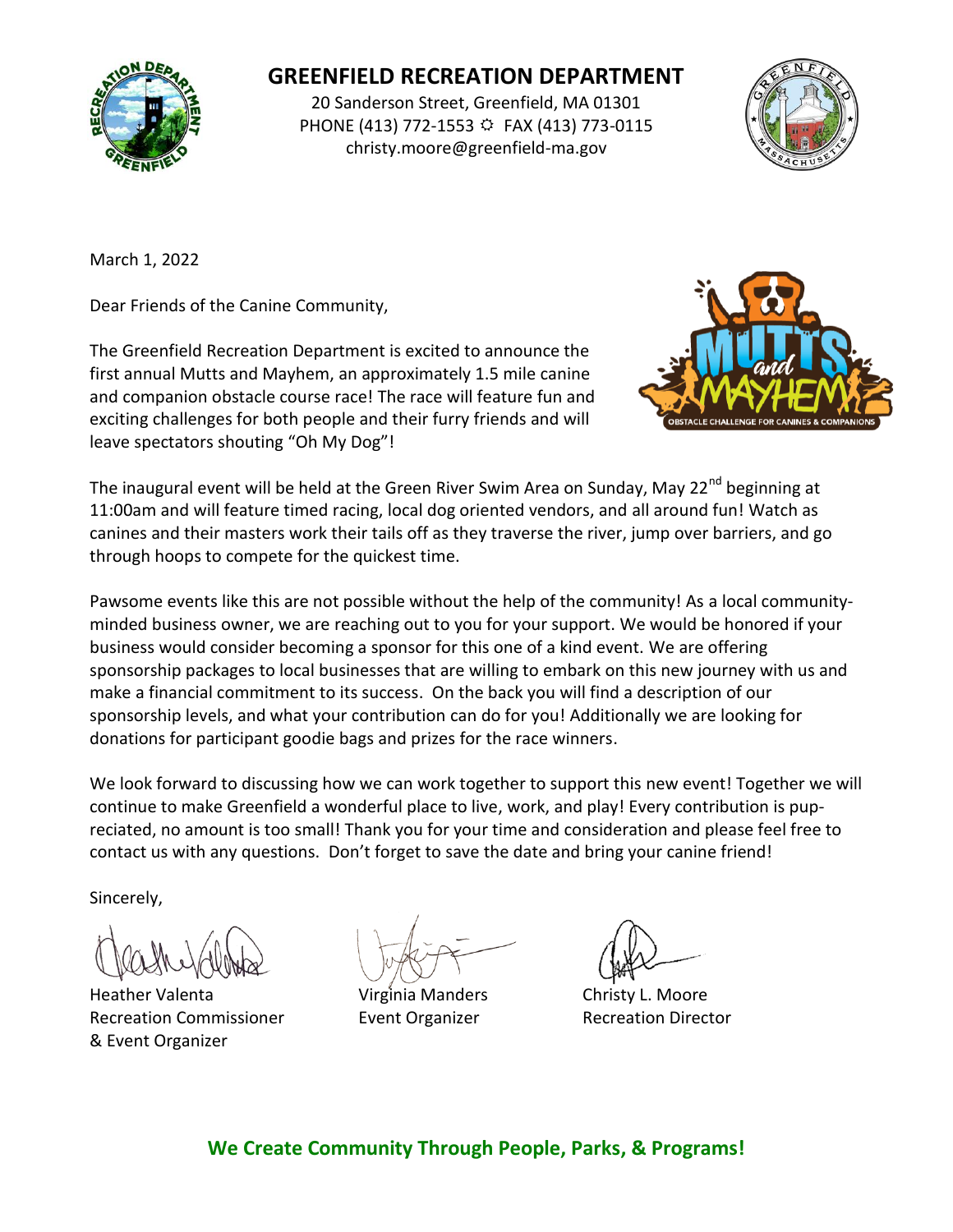## **Mutts and Mayhem Sponsorship Levels**

#### **\$1,000 Top Dog**

- ₩ Introduction at Event as the Top Dog Sponsor
- $\ddot{\bullet}$ Banners Located in All Areas, Including High Visibility Area at Finish Line
- ÷. Most Prominent Logo/ Name Inclusion in All Print and Media Advertisements
- ₩ Linked Logo on Website
- $\ddot{\bullet}$ Social Media Recognition
- $\ddot{\bullet}$ 4 Complimentary Entries
- ₩ Opportunity to Contribute Company Information, Product, etc to participants
- $\ddot{\bullet}$ Vendor Space for You to Sell or Display Your Company's Product or Service
- ₩ Sponsor Certificate to Display at Your Company

#### **\$750 Fantastic Fido**

- ₩ Name Announced at Event as a Fantastic Fido Sponsor
- ₩ Banners Located at High Visibility Area Near Registration
- $\ddot{\bullet}$ Second Most Prominent Logo/ Name Inclusion in Print and Media Advertisements
- ÷. Linked Logo on Website
- ₩ Social Media Recognition
- ₩ 4 Complimentary Entries
- $\ddot{\bullet}$ Opportunity to Contribute Company Information, Product, etc to participants
- ₩ Vendor Space for You to Sell or Display Your Company's Product or Service
- $\ddot{\bullet}$ Sponsor Certificate to Display at Your Company

#### **\$500 Marvelous Mutt**

- ₩ Name Announced at Event as a Marvelous Mutt Sponsor
- $\ddot{\bullet}$ Banner Located at Event
- ₩ Linked Logo on Website
- ÷ Social Media Recognition
- ₩ 2 Complimentary Entries
- ₩ Opportunity to Contribute Company Information, Product, etc to participants
- ₩ Vendor Space for You to Sell or Display Your Company's Product or Service

#### **\$250 Tail Wagger**

- ☆ Name Announced at Event as a Tail Wagger Sponsor
- ₩ Banner Located at Event
- ₩ Logo on Website
- ₩ Social Media Recognition
- ₩ 1 Complimentary Entry
- $\ddot{\bullet}$ Opportunity to Contribute Company Information, Product, etc to Tri-athletes

#### **\$100 Furry Friend**

- ₩ Name Announced at Event as a Furry Friend Sponsor
- $\ddot{\bullet}$ Banner Located at Event
- ₩ Listing on Website
- ₩ Social Media Recognition